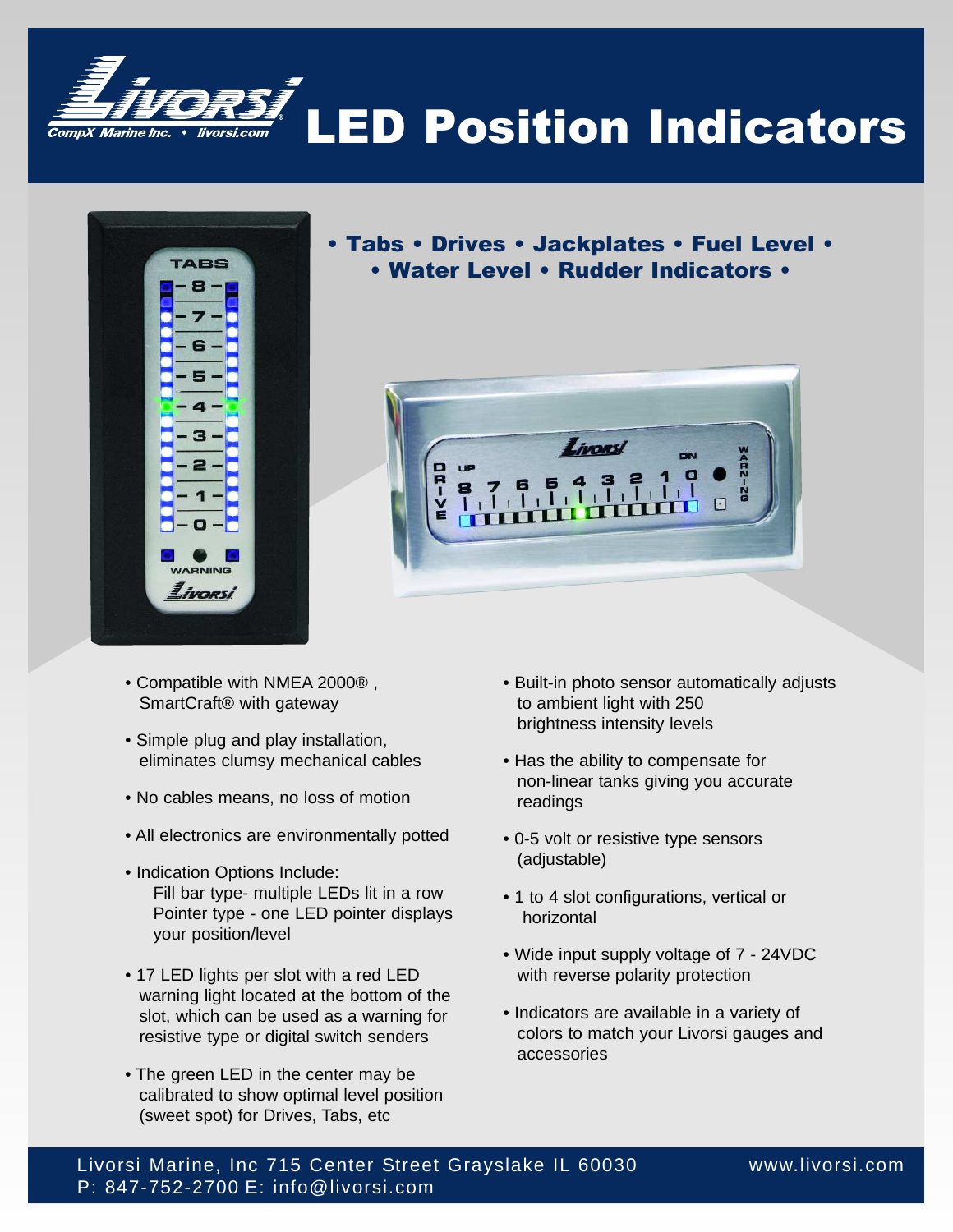These state-of-the-art indicators by Livorsi Marine, Inc. are capable of reading CAN Bus protocols such as SmartCraft® (with gateway), NMEA 2000®, as well as 0-5 volt or resistivetype (ohms) inputs.

Indicator configurations are available in 1, 2, 3 or 4 slots in a vertical or horizontal layout and are environmentally potted to ward out the elements.

### Each slot accommodates two analog inputs

Inputs accepted are either 0-5 volts or resistive sensors. These inputs can be transmitted or received from the SmartCraft® (with gateway) or NMEA 2000® network straight into your Garmin, Lowrance, Raymarine or other LED display.



One input drives the 17 LED indicator bar.

The second input (optional) drives the red warning LED located at

pg 1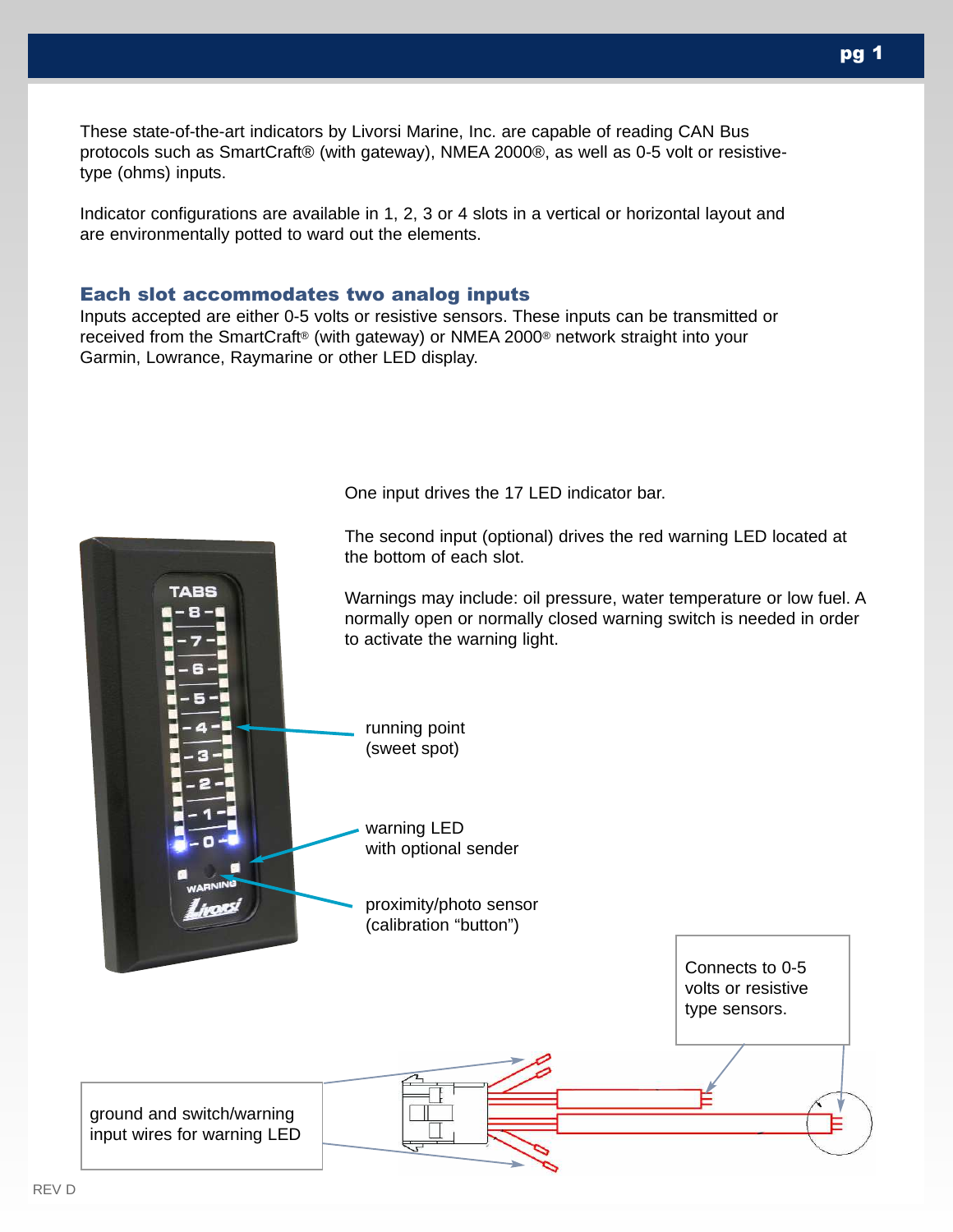## Voltage or Resistance Sensors

Tabs, drives, jack plates, fuel level, water level and rudder indicator applications must have a resistance or voltage type sensor present for this system to operate. Below are some of the options.

Mechanical to Electric Converter 0-5 Volts (cable not included)

Converts the mechanical signal to an electric signal. Bolts on the inside of the transom with a short cable to the unit.



Cables for Mechanical to Electric Converter

| 33 Series Cables |                 |  |  |
|------------------|-----------------|--|--|
| 3 <sub>ft</sub>  | CA <sub>3</sub> |  |  |
| 4 ft             | CA4             |  |  |
| 5 <sub>ft</sub>  | CA <sub>5</sub> |  |  |
| 6 ft             | CA <sub>6</sub> |  |  |

Mounted pot on Mercury trim tab 0-5 Volts





Tabs 2010 or newer should contain the 5 volt sensor Tabs 2006-2010 model #'s 280S and 380S should have a bracket to add the sensor

See page10 for a list of sensor components

Mercury drive pot 0-5 Volts Part Number: 863187A1



Retrofitted tabs-Mercury pot 0-5 Volts See page 10 for a list of components.



Fuel or water level resistive type sensors 240/33 ohms.

Must know at time of placing your order, if sender is a 2 or 3 wire sender.

See page 9 for more details

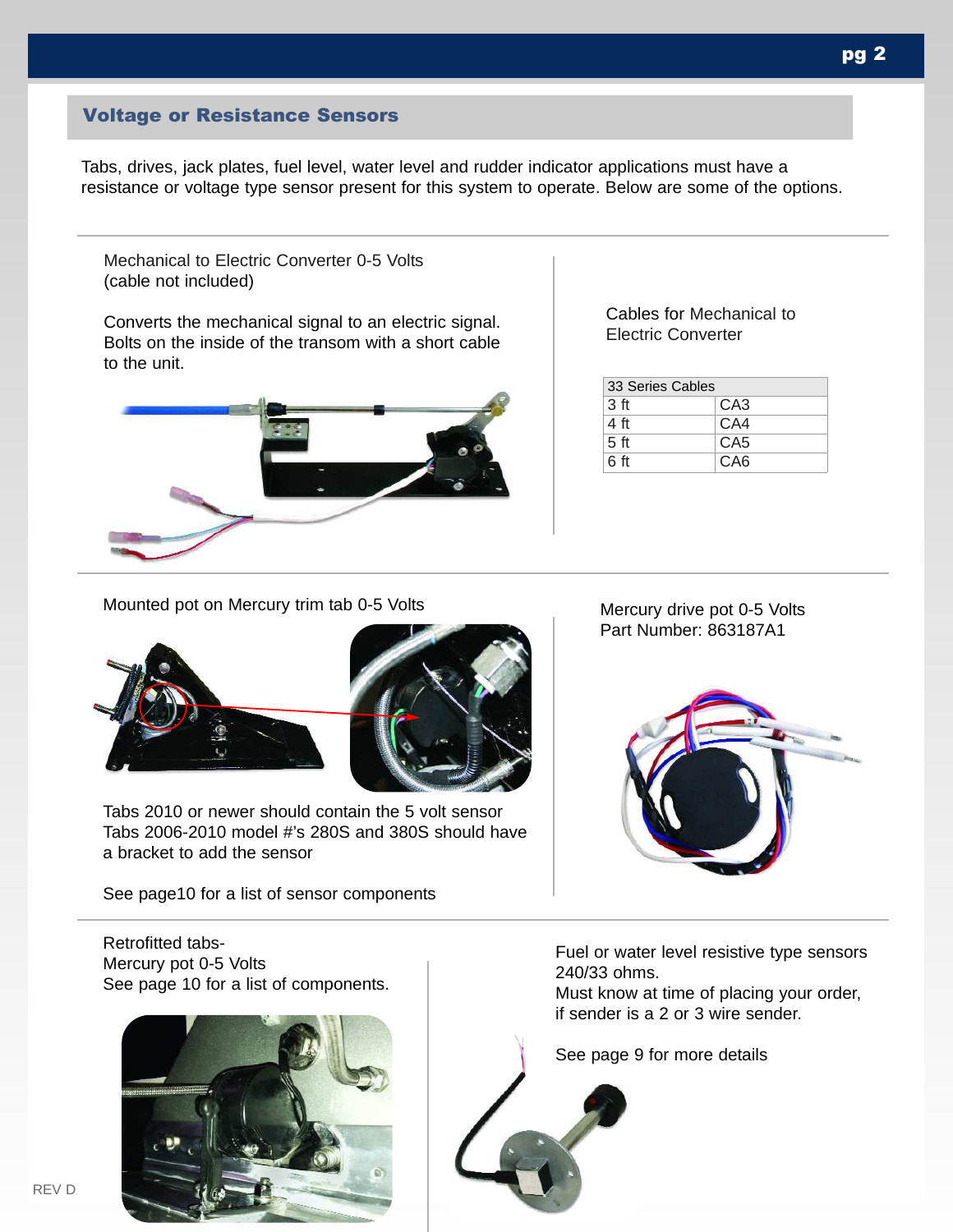## **Calibration**

Calibration is performed via the proximity/photo sensor on the front of the indicator

- Inputs may be calibrated using either a 2 or 3 point method: minimum / maximum – or minimum / maximum / center running point (green LED)
- Has the ability to compensate for non-linear tanks (fuel or water), giving you accurate readings
- Each bar is made of 17 LEDs for high precision resolution (indication) of the sensor position/level



## LED Lighting Options Include:

Pointer Styleone LED pointer displays your position/level

Fill Bar typemultiple LEDs lit in a row, beginning from the top or bottom

The green LED in the center may be calibrated to show optimal level position for Drives,Tabs, etc.

The red LED at the bottom of the indicator can be used as a warning light

Built-in light sensor automatically adjusts to ambient light Pointer Style Fill Bar with 250 brightness intensity levels







### **Dimensions**

1 or 2 slot indicator: 2 5/8" W x 5 3/16" H overall requires (2) 1-1/4" cutouts for wiring

3 or 4 slot indicator: 4 1/16" W x 5 7/16" H overall requires (4) 1-1/4" cutouts for wiring

### Power Supply

Wide input supply voltage of 7-24 VDC, with reverse polarity protection

REV D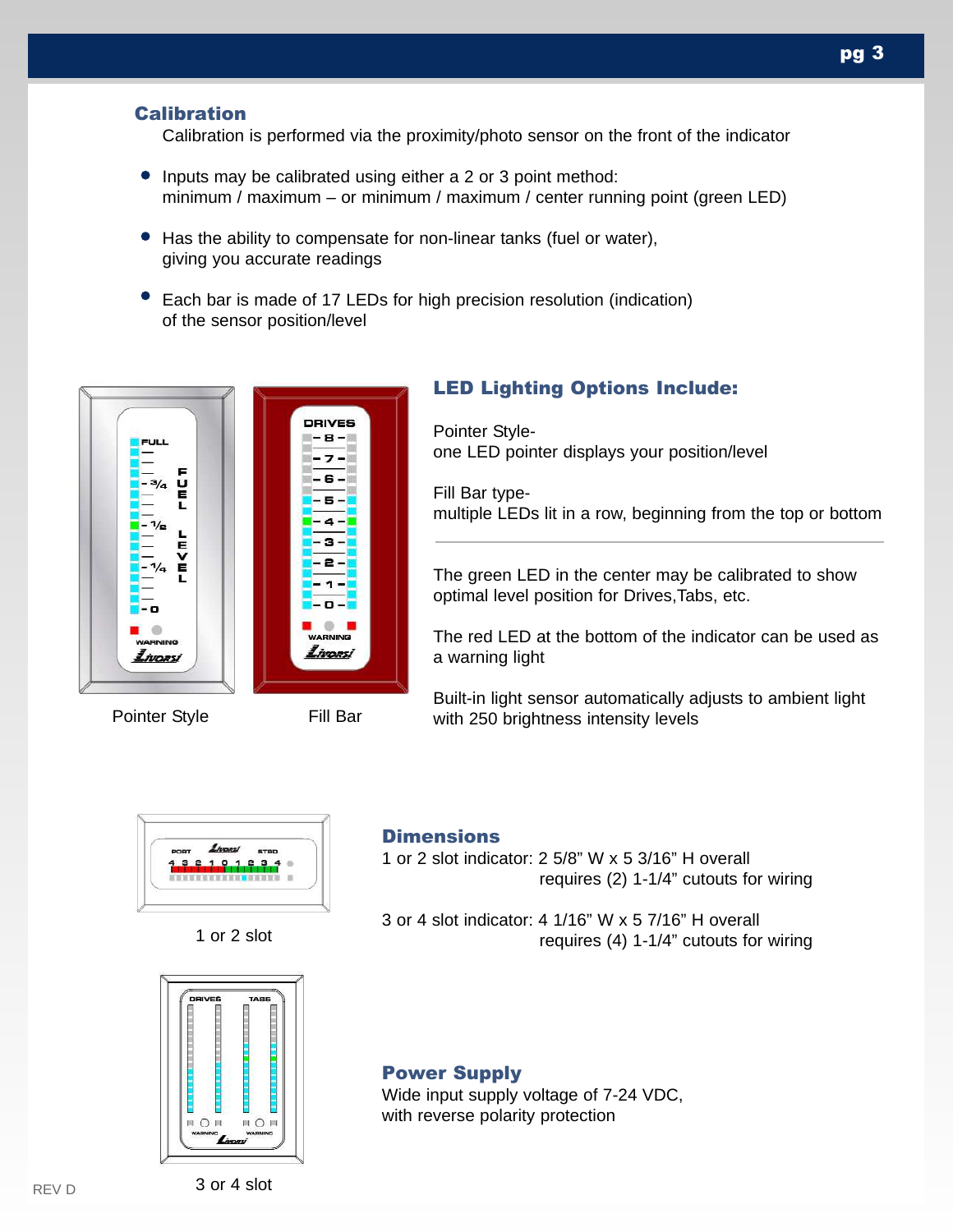# Building Your Indicator Part Number

|  |                       |                       | <b>FIRST</b><br><b>ITEM DATA</b>                                                                                                                                                               | <b>SECOND</b><br><b>ITEM DATA</b>                                                                                                                                                                                                      | CARD COLOR                                                                                   | <b>FRAME</b><br><b>COLOR</b>                                                                                                                                 | <b>ORIENTATION</b>                 |
|--|-----------------------|-----------------------|------------------------------------------------------------------------------------------------------------------------------------------------------------------------------------------------|----------------------------------------------------------------------------------------------------------------------------------------------------------------------------------------------------------------------------------------|----------------------------------------------------------------------------------------------|--------------------------------------------------------------------------------------------------------------------------------------------------------------|------------------------------------|
|  |                       |                       | 1 or 2 slot                                                                                                                                                                                    | 3 or 4 slot                                                                                                                                                                                                                            |                                                                                              |                                                                                                                                                              |                                    |
|  | Part<br><b>Number</b> | <b>ALEDI</b>          | 2D                                                                                                                                                                                             | 2T                                                                                                                                                                                                                                     | <b>PL</b>                                                                                    | <b>CH</b>                                                                                                                                                    | V                                  |
|  | <b>DRIVES</b>         | TABS<br>ALEDI2D2TPLCH | 1 Drive = $1D$<br>2 Drives $= 2D$<br>$1$ Tab = 1T<br>$2$ Tabs = $2T$<br>$1$ Fuel = $1F$<br>$2$ Fuel = $2F$<br>1 Jack Plate $= 1J$<br>2 Jack Plate = $2J$<br>1 Rudder = $1R$<br>2 Rudder = $2R$ | 1 Drive = $1D$<br>2 Drives $= 2D$<br>$3$ Drives = $3D$<br>4 Drives $=$ 4D<br>$1$ Tab = 1T<br>$2$ Tabs = $2T$<br>$3$ Tabs = $3T$<br>$4$ Tabs = $4T$<br>$1$ Fuel = $1F$<br>$2$ Fuel = $2F$<br>1 Jack Plate = $1J$<br>2 Jack Plate = $2J$ | $Platinum = PL$<br>Carbon Fiber = $CF$<br>Silver Fiber = $SF$<br>White $= W$<br>$Black = BK$ | $Platinum = PL$<br>White $= W$<br>$Black = BK$<br>$Blue = BL$<br>Mustard = $MU$<br>$Red = R$<br>Orange $=$ O<br>$Lime = L$<br>$Purple = PU$<br>$Chrome = CH$ | Vertical = $V$<br>Horizontal $=$ H |











## Examples of Horizontal Layouts



# **Indicator List Price Color Options**

| <b>Description</b> | <b>List Price</b> |  |  |
|--------------------|-------------------|--|--|
| 1 slot             | \$715.00          |  |  |
| 2 slot             | \$822.00          |  |  |
| 3 slot             | \$1,343.00        |  |  |
| 4 slot             | \$1,400.00        |  |  |
|                    |                   |  |  |





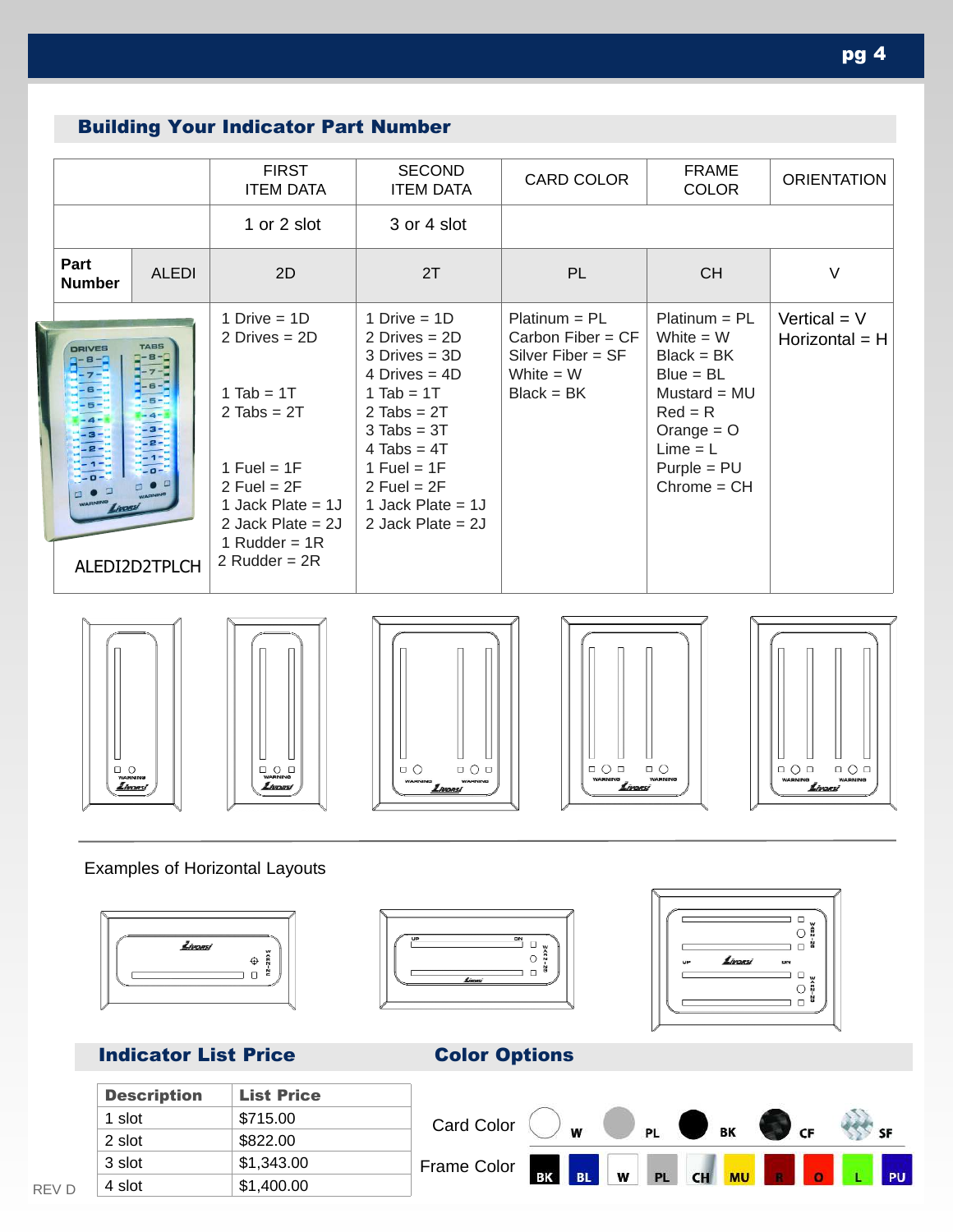

| <b>Harness Options</b> |              |                                                          | <b>Part Number</b>   |  |
|------------------------|--------------|----------------------------------------------------------|----------------------|--|
|                        |              | Main Harness to Jumper Harness                           |                      |  |
|                        | a            | Main Harness 20 feet                                     | LEDHSA20             |  |
| 2                      | h            | Main Harness 25 feet                                     | LEDHSA25             |  |
|                        | $\mathbf{C}$ | Main Harness 30 feet                                     | LEDHSA30             |  |
|                        | d            | Main Harness 40 feet                                     | LEDHSA40             |  |
|                        |              | Jumper Harness to Sensor Input                           |                      |  |
|                        | a            | Tab/Drive/Fuel Jumper Single 5 feet                      | <b>LEDHEXTS</b>      |  |
|                        | b            | Tabs/Drives/Fuel Jumper Dual 10 feet                     | LEDHEXT10            |  |
| 3                      | C            | Tabs/Drives/Fuel Jumper Dual 15 feet                     | LEDHEXT15            |  |
|                        | d            | Mercury SmartCraft® Drive Jumper Single (Y Cable) 5 feet | <b>LEDHYS</b>        |  |
|                        | e            | Mercury SmartCraft® Drive Jumper Dual (Y Cable) 5 feet   | LEDHYD5              |  |
|                        | $\mathsf{f}$ | Mercury SmartCraft® Drive Jumper Dual (Y Cable) 10 feet  | LEDHYD10             |  |
|                        | g            | Mercury SmartCraft® Drive Jumper Dual (Y Cable) 15 feet  | LEDHYD15             |  |
|                        |              | Mechanical to Electric Converter 0-5 Volts               | call for part number |  |
|                        |              | Fuel or Water Level Sensors- see page 11                 |                      |  |

NOTE: Before ordering your Mercury SmartCraft® Drive Jumper harness, first verify which type of drive sensor you have: the 3-wire 0-5 volt sensor or the 2-wire resistive sensor.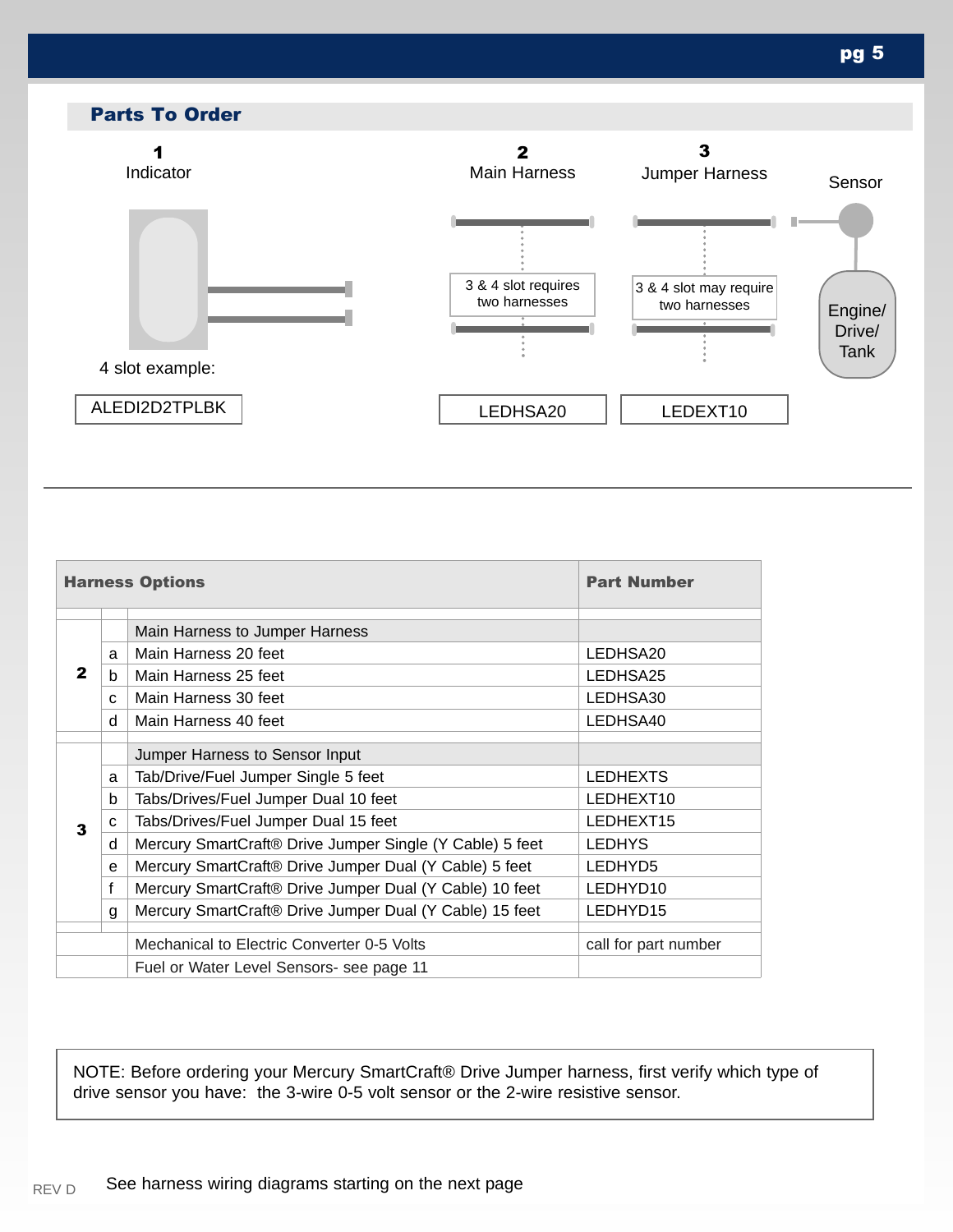## Main Harnesses

### 2a, 2b, 2c, 2d - LEDHSA 10, 20, 25, 30, 40 (Rev F)

| DIM XX | Length  |
|--------|---------|
| 10     | 10 feet |
| 20     | 20 feet |
| 25     | 25 feet |
| 30     | 30 feet |
| 40     | 40 feet |

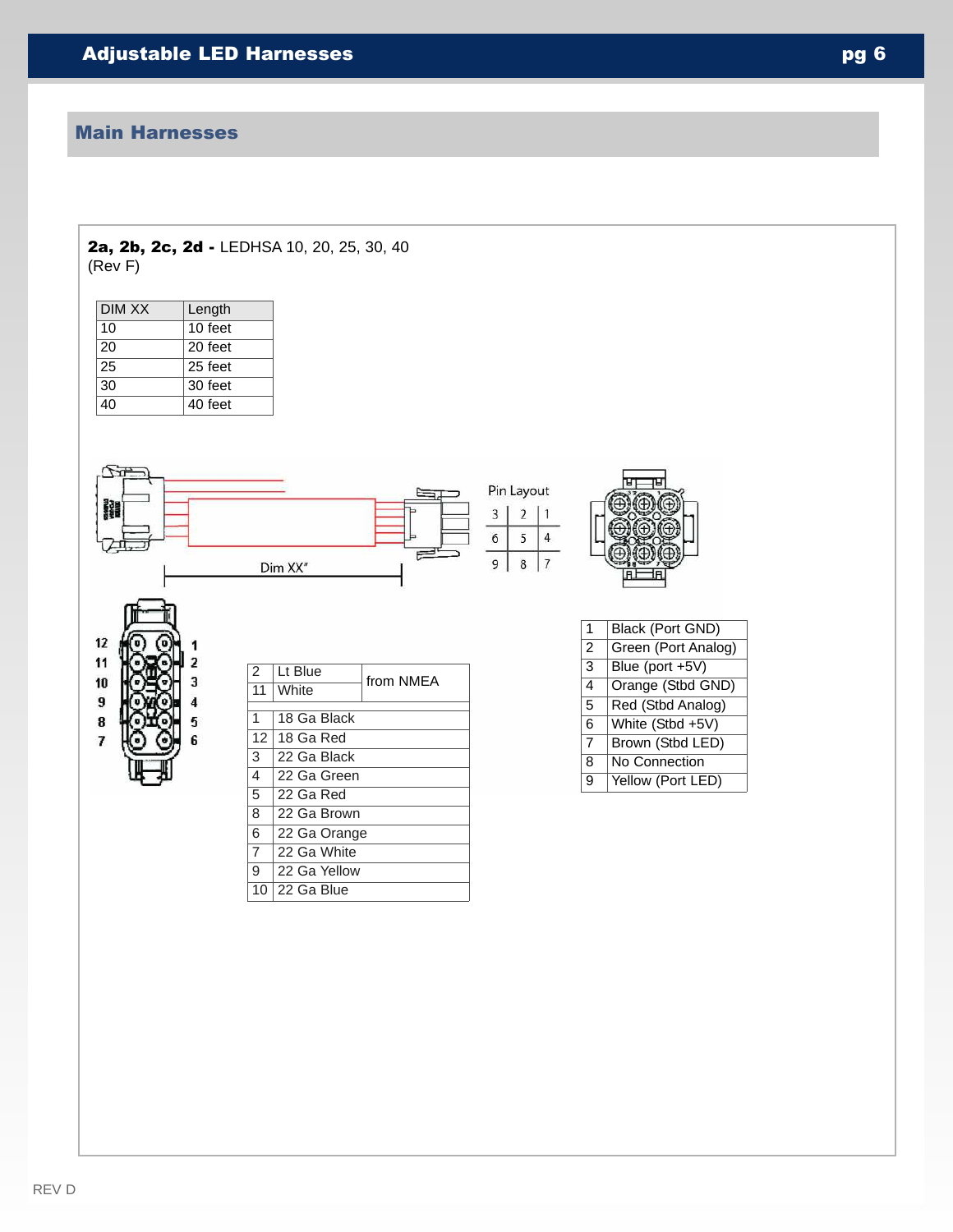### Jumper Harnesses

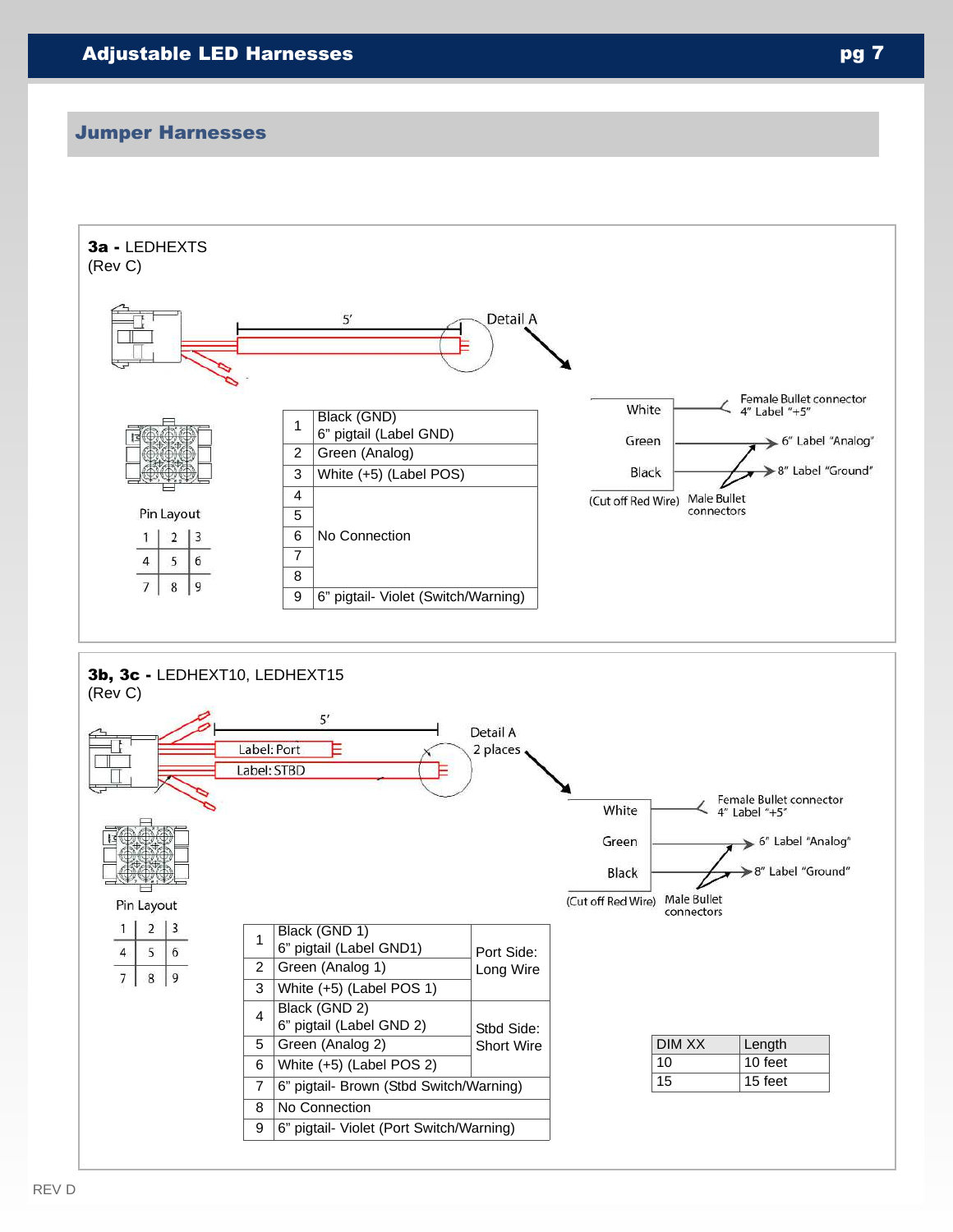### Jumper Harnesses

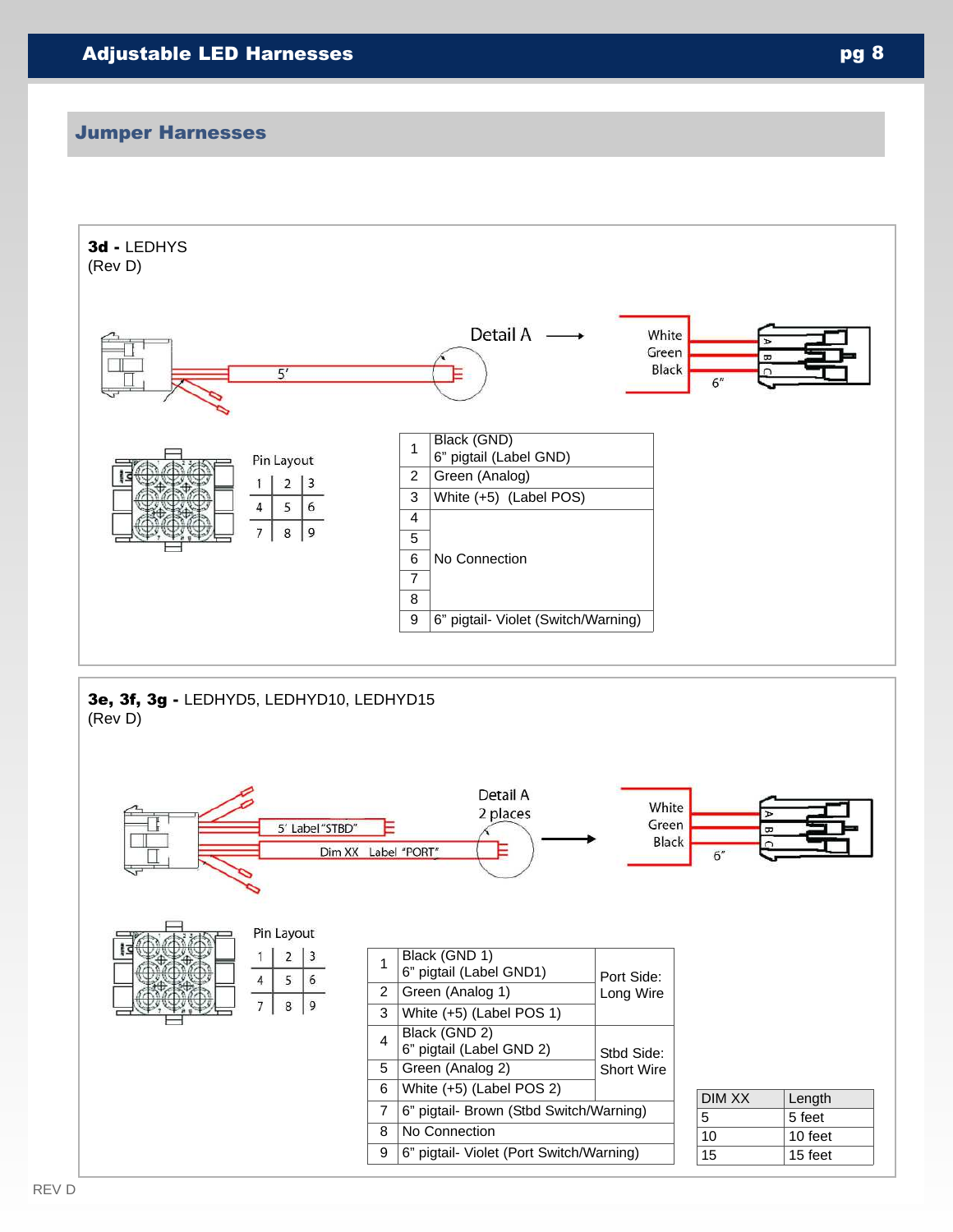## Mercury Trim Tab Sensor 0-5 Volt Components

| Ref | Part                                    | Description                           | Qty            |
|-----|-----------------------------------------|---------------------------------------|----------------|
| 1   | 840846<br>Housing, actuator arm support |                                       | 1              |
| 2   | 89766                                   | Screw, #10-31 x .620 stainless steel  | $\overline{2}$ |
| 3   | 859080                                  | Washer                                | $\overline{2}$ |
| 4   | 859124                                  | Nut, #10-32 stainless steel           | 2              |
| 5   | 840845                                  | Arm, Actuator                         | 1              |
| 6   | 863187A04                               | Sender Assembly, Trim                 | 1              |
| 7   | 57008                                   | Retainer                              | 2              |
| 8   | 26996                                   | Lock washer, #10, stainless steel     | 2              |
| 9   | 37978                                   | Screw #10-32 x .750 stainless         | 2              |
| 10  | 840843                                  | Link rod                              | 1              |
| 11  | 65110                                   | <b>Nut</b>                            | 1              |
| 12  | 89302                                   | 040. Washer, .203 x .406 x .040       | 1              |
| 13  | 210711                                  | Cotter pin                            | 1              |
| 14  | 67297                                   | Pin, Clevis                           | 1              |
| 15  | 891578                                  | Bracket, Trim tab                     | 1              |
| 16  | 85486                                   | Screw, .250-20 x .380 stainless steel | 2              |
| 17  | 895820T02                               | Harness assembly                      | 1              |
|     |                                         |                                       |                |



Tabs 2006-2010 model #'s 280S and 380S should have a bracket to add the sensor.

## Recommended Fuel and Water Level Sensor

Be sure to check what type of level sensor is presently installed. 2 or 3 wire sensor. Type must be known at time of placing your order, for proper indicator compatibility.



Gas, Diesel or Water Level Sensors

- Suitable for Gas, Diesel or Water
- 316 Stainless Steel
- SAE 5 Hole Pattern
- 240-33 OHMS
- Constructed to meet and/or exceed all applicable ISO, NMMA, ABYC and USCG standards

SFW + length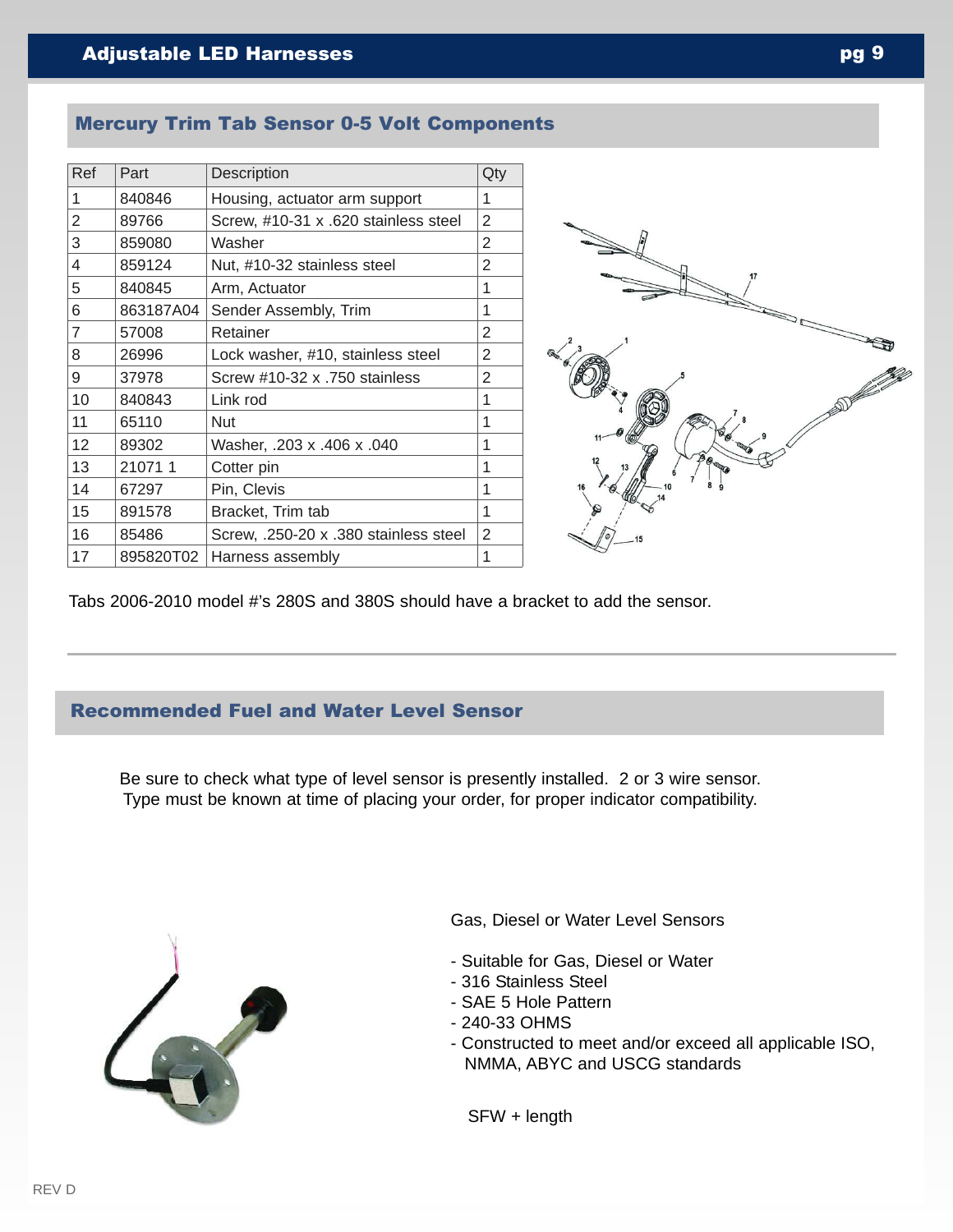| <b>Notes:</b> |  |
|---------------|--|
|               |  |
|               |  |
|               |  |
|               |  |
|               |  |
|               |  |
|               |  |
|               |  |
|               |  |
|               |  |
|               |  |
|               |  |
|               |  |
|               |  |
|               |  |
|               |  |
|               |  |
|               |  |
|               |  |
|               |  |
|               |  |
|               |  |
|               |  |
|               |  |
|               |  |
|               |  |
|               |  |
|               |  |
|               |  |
|               |  |
|               |  |